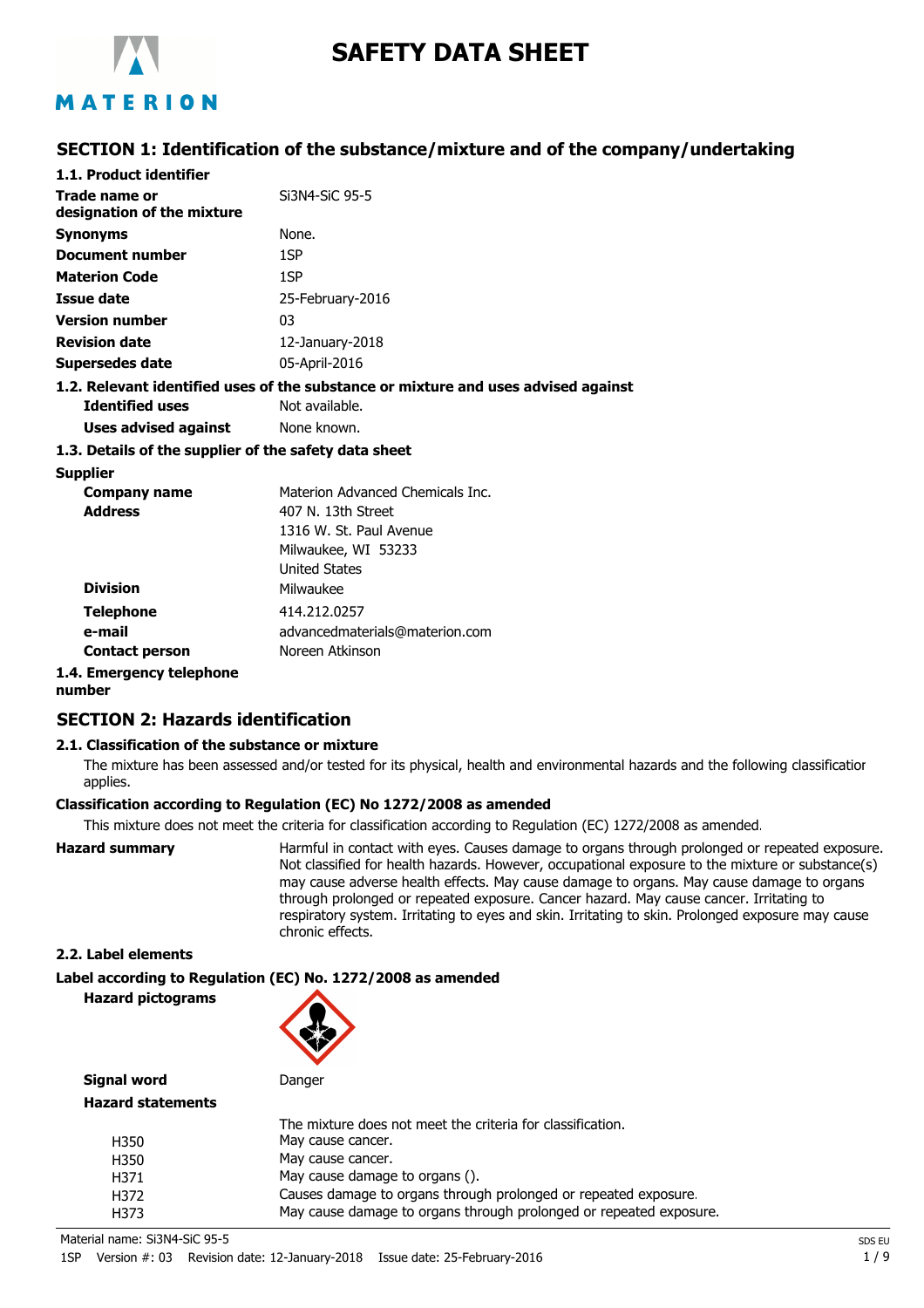| H373                                                                                                                 | May cause damage to organs () through prolonged or repeated exposure.                                                                                                                                                                                                                                                                                                                         |
|----------------------------------------------------------------------------------------------------------------------|-----------------------------------------------------------------------------------------------------------------------------------------------------------------------------------------------------------------------------------------------------------------------------------------------------------------------------------------------------------------------------------------------|
| <b>Precautionary statements</b>                                                                                      |                                                                                                                                                                                                                                                                                                                                                                                               |
| <b>Prevention</b>                                                                                                    |                                                                                                                                                                                                                                                                                                                                                                                               |
| P <sub>201</sub><br>P <sub>202</sub><br>P <sub>260</sub><br>P <sub>270</sub><br>P <sub>280</sub><br>P <sub>264</sub> | Observe good industrial hygiene practices.<br>Obtain special instructions before use.<br>Do not handle until all safety precautions have been read and understood.<br>Do not breathe dust/fume/gas/mist/vapors/spray.<br>Do not eat, drink or smoke when using this product.<br>Wear protective gloves/protective clothing/eye protection/face protection.<br>Wash thoroughly after handling. |
| P281                                                                                                                 | Use personal protective equipment as required.                                                                                                                                                                                                                                                                                                                                                |
| <b>Response</b>                                                                                                      |                                                                                                                                                                                                                                                                                                                                                                                               |
| $P308 + P313$                                                                                                        | Wash hands after handling.<br>IF exposed or concerned: Get medical advice/attention.                                                                                                                                                                                                                                                                                                          |
| <b>Storage</b>                                                                                                       | Store away from incompatible materials.                                                                                                                                                                                                                                                                                                                                                       |
| <b>Disposal</b>                                                                                                      |                                                                                                                                                                                                                                                                                                                                                                                               |
| P501                                                                                                                 | Dispose of waste and residues in accordance with local authority requirements.<br>Dispose of contents/container (in accordance with related regulations).                                                                                                                                                                                                                                     |
| <b>Supplemental label</b><br>information                                                                             | For further information, please contact the Product Stewardship Department at +1.800.862.4118.                                                                                                                                                                                                                                                                                                |
| 2.3. Other hazards                                                                                                   | None known.                                                                                                                                                                                                                                                                                                                                                                                   |
|                                                                                                                      | CECTION 2. Camposition/information on ingradiants                                                                                                                                                                                                                                                                                                                                             |

# **SECTION 3: Composition/information on ingredients**

## **3.2. Mixtures**

| <b>General information</b>                                                                                     |
|----------------------------------------------------------------------------------------------------------------|
| Absolvation and the contract of the contract of the contract of the contract of the contract of the contract o |

| <b>Chemical name</b>                                                                                                                                                                                                                                                        | %                                                     | CAS-No. / EC<br>No.   | <b>REACH Registration No. INDEX No.</b>                                                      | <b>Notes</b> |
|-----------------------------------------------------------------------------------------------------------------------------------------------------------------------------------------------------------------------------------------------------------------------------|-------------------------------------------------------|-----------------------|----------------------------------------------------------------------------------------------|--------------|
| Silicon carbide                                                                                                                                                                                                                                                             | $2 - 10$                                              | 409-21-2<br>206-991-8 |                                                                                              |              |
| <b>Classification:</b>                                                                                                                                                                                                                                                      | Water-React. 3;H261                                   |                       |                                                                                              |              |
| Other components below reportable<br>levels                                                                                                                                                                                                                                 | $90 - 598$                                            |                       |                                                                                              |              |
| List of abbreviations and symbols that may be used above<br>M: M-factor<br>vPvB: very persistent and very bioaccumulative substance.<br>PBT: persistent, bioaccumulative and toxic substance.<br>#: This substance has been assigned Community workplace exposure limit(s). |                                                       |                       |                                                                                              |              |
| <b>Composition comments</b>                                                                                                                                                                                                                                                 |                                                       |                       | The full text for all H-statements is displayed in section 16.                               |              |
| <b>SECTION 4: First aid measures</b>                                                                                                                                                                                                                                        |                                                       |                       |                                                                                              |              |
| <b>General information</b>                                                                                                                                                                                                                                                  | protect themselves.                                   |                       | Ensure that medical personnel are aware of the material(s) involved, and take precautions to |              |
| 4.1. Description of first aid measures                                                                                                                                                                                                                                      |                                                       |                       |                                                                                              |              |
| <b>Inhalation</b>                                                                                                                                                                                                                                                           |                                                       |                       | Move to fresh air. Call a physician if symptoms develop or persist.                          |              |
| <b>Skin contact</b>                                                                                                                                                                                                                                                         |                                                       |                       | Wash off with soap and water. Get medical attention if irritation develops and persists.     |              |
| Eye contact                                                                                                                                                                                                                                                                 |                                                       |                       | Rinse with water. Get medical attention if irritation develops and persists.                 |              |
| <b>Ingestion</b>                                                                                                                                                                                                                                                            | Rinse mouth. Get medical attention if symptoms occur. |                       |                                                                                              |              |
| 4.2. Most important<br>symptoms and effects, both<br>acute and delayed                                                                                                                                                                                                      |                                                       |                       | Direct contact with eyes may cause temporary irritation.                                     |              |
| 4.3. Indication of any<br>immediate medical attention<br>and special treatment<br>needed                                                                                                                                                                                    | Treat symptomatically.                                |                       |                                                                                              |              |
| <b>SECTION 5: Firefighting measures</b>                                                                                                                                                                                                                                     |                                                       |                       |                                                                                              |              |
| <b>General fire hazards</b>                                                                                                                                                                                                                                                 | No unusual fire or explosion hazards noted.           |                       |                                                                                              |              |
| 5.1. Extinguishing media<br><b>Suitable extinguishing</b><br>media                                                                                                                                                                                                          |                                                       |                       | Water fog. Foam. Dry chemical powder. Carbon dioxide (CO2).                                  |              |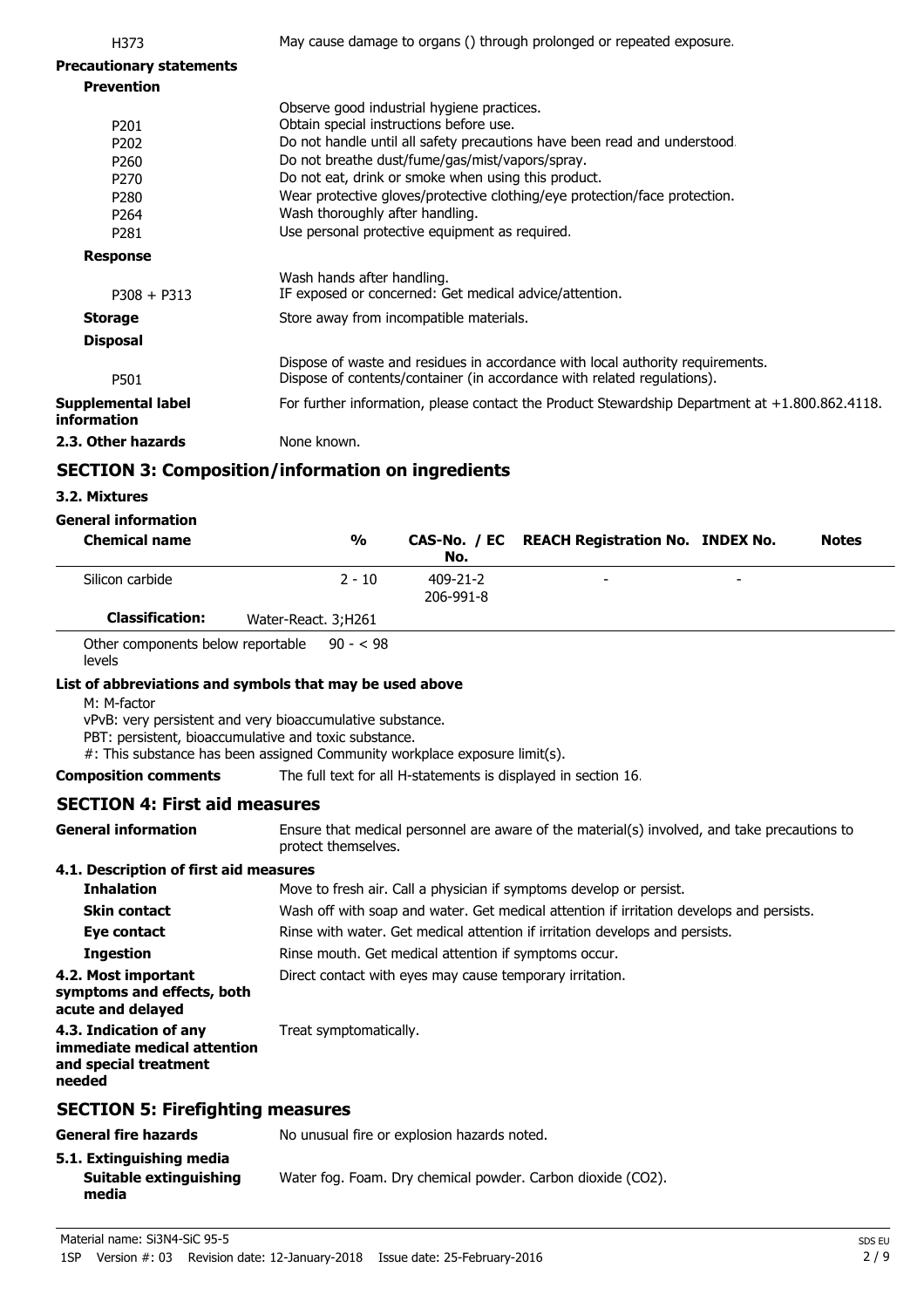| Unsuitable extinguishing<br>media                                                          | Do not use water jet as an extinguisher, as this will spread the fire.                        |
|--------------------------------------------------------------------------------------------|-----------------------------------------------------------------------------------------------|
| 5.2. Special hazards arising<br>from the substance or<br>mixture                           | During fire, gases hazardous to health may be formed.                                         |
| 5.3. Advice for firefighters<br><b>Special protective</b><br>equipment for<br>firefighters | Self-contained breathing apparatus and full protective clothing must be worn in case of fire. |
| <b>Special firefighting</b><br>procedures                                                  | Move containers from fire area if you can do so without risk.                                 |
| <b>Specific methods</b>                                                                    | Use standard firefighting procedures and consider the hazards of other involved materials.    |

## **SECTION 6: Accidental release measures**

|                                                              | 6.1. Personal precautions, protective equipment and emergency procedures                               |
|--------------------------------------------------------------|--------------------------------------------------------------------------------------------------------|
| For non-emergency<br>personnel                               | Keep unnecessary personnel away. For personal protection, see section 8 of the SDS.                    |
| For emergency<br>responders                                  | Keep unnecessary personnel away. Use personal protection recommended in Section 8 of the SDS.          |
| 6.2. Environmental<br>precautions                            | Avoid discharge into drains, water courses or onto the ground.                                         |
| 6.3. Methods and material for<br>containment and cleaning up | Stop the flow of material, if this is without risk. Following product recovery, flush area with water. |
| 6.4. Reference to other<br>sections                          | For personal protection, see section 8 of the SDS. For waste disposal, see section 13 of the SDS.      |

# **SECTION 7: Handling and storage**

| 7.1. Precautions for safe<br>handling                                          | Avoid prolonged exposure. Observe good industrial hygiene practices.                                               |
|--------------------------------------------------------------------------------|--------------------------------------------------------------------------------------------------------------------|
| 7.2. Conditions for safe<br>storage, including any<br><i>incompatibilities</i> | Store in original tightly closed container. Store away from incompatible materials (see Section 10 of<br>the SDS). |
| 7.3. Specific end use(s)                                                       | Not available.                                                                                                     |

## **SECTION 8: Exposure controls/personal protection**

## **8.1. Control parameters**

## **Occupational exposure limits**

|                                             | Austria. MAK List, OEL Ordinance (GwV), BGBI. II, no. 184/2001                                                 |                   |                      |
|---------------------------------------------|----------------------------------------------------------------------------------------------------------------|-------------------|----------------------|
| <b>Components</b>                           | Type                                                                                                           | <b>Value</b>      | <b>Form</b>          |
| Silicon carbide (CAS<br>$409 - 21 - 2$      | <b>MAK</b>                                                                                                     | 5 mg/m $3$        | Respirable fraction. |
|                                             | <b>STEL</b>                                                                                                    | $10$ mg/m $3$     | Respirable fraction. |
| Belgium. Exposure Limit Values.             |                                                                                                                |                   |                      |
| <b>Components</b>                           | <b>Type</b>                                                                                                    | <b>Value</b>      |                      |
| Silicon carbide (CAS<br>$409 - 21 - 2$      | <b>TWA</b>                                                                                                     | $10 \text{ mg/m}$ |                      |
|                                             | Bulgaria. OELs. Regulation No 13 on protection of workers against risks of exposure to chemical agents at work |                   |                      |
| <b>Components</b>                           | Type                                                                                                           | <b>Value</b>      | <b>Form</b>          |
| Silicon carbide (CAS<br>409-21-2)           | <b>TWA</b>                                                                                                     | 5 mg/m $3$        | Inhalable fraction.  |
| 13/09                                       | Croatia. Dangerous Substance Exposure Limit Values in the Workplace (ELVs), Annexes 1 and 2, Narodne Novine,   |                   |                      |
| <b>Components</b>                           | <b>Type</b>                                                                                                    | <b>Value</b>      | <b>Form</b>          |
| Silicon carbide (CAS<br>$409 - 21 - 2$      | <b>STEL</b>                                                                                                    | $4$ mg/m $3$      | Respirable dust.     |
|                                             |                                                                                                                | $10$ mg/m $3$     | Total dust.          |
| Czech Republic. OELs. Government Decree 361 |                                                                                                                |                   |                      |
| <b>Components</b>                           | Type                                                                                                           | <b>Value</b>      | <b>Form</b>          |
| Silicon carbide (CAS<br>$409 - 21 - 2$      | <b>TWA</b>                                                                                                     | 5 mg/m $3$        | Dust.                |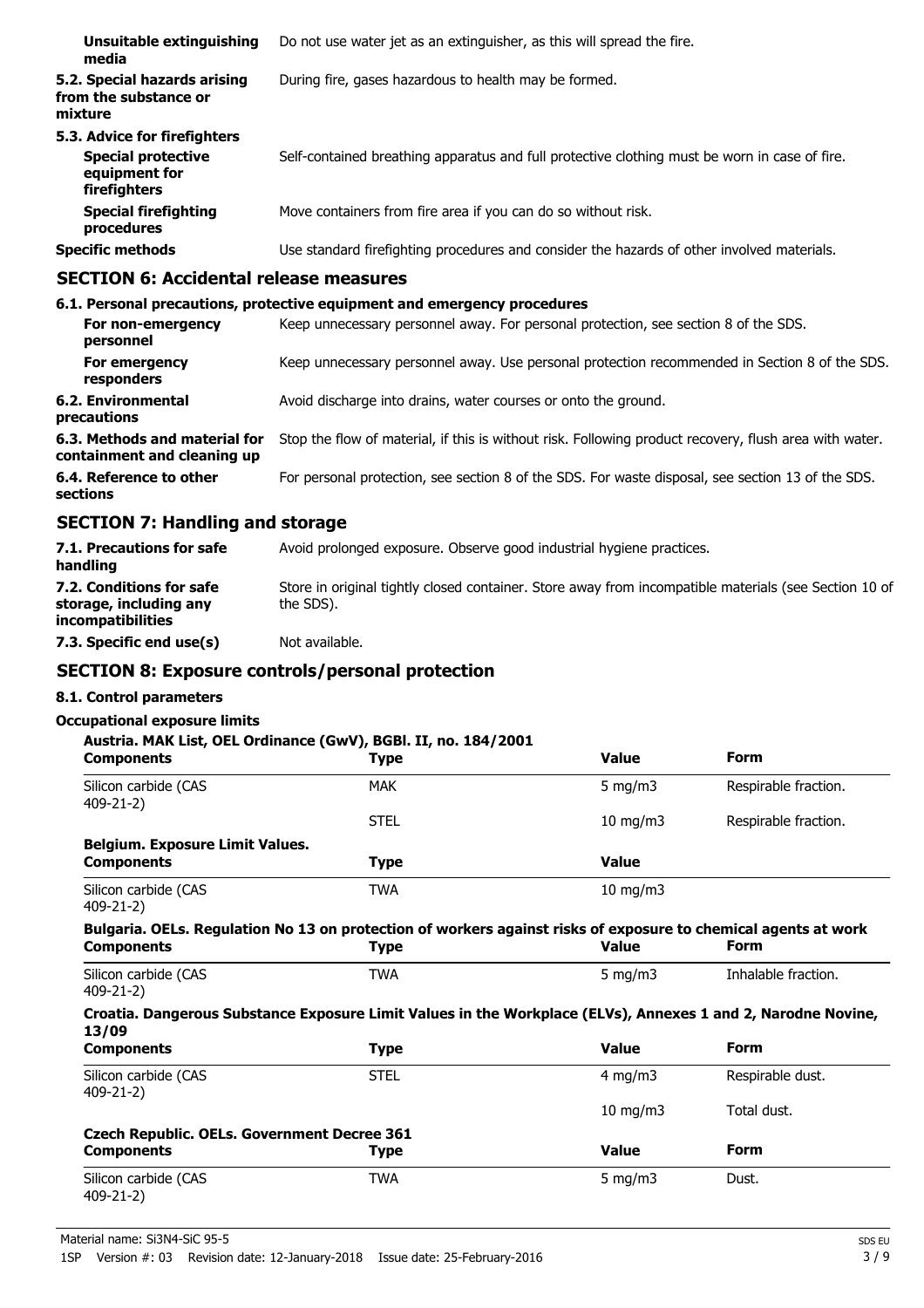| <b>Type</b>                                                                                | <b>Value</b>                                                                                                                                                                                                                     | <b>Form</b>                                                                                                                                                                                                                                                                                                                                                                                                                                                      |
|--------------------------------------------------------------------------------------------|----------------------------------------------------------------------------------------------------------------------------------------------------------------------------------------------------------------------------------|------------------------------------------------------------------------------------------------------------------------------------------------------------------------------------------------------------------------------------------------------------------------------------------------------------------------------------------------------------------------------------------------------------------------------------------------------------------|
| <b>TWA</b>                                                                                 | 5 mg/m $3$                                                                                                                                                                                                                       | Respirable dust.                                                                                                                                                                                                                                                                                                                                                                                                                                                 |
|                                                                                            | $10$ mg/m $3$                                                                                                                                                                                                                    |                                                                                                                                                                                                                                                                                                                                                                                                                                                                  |
| <b>Type</b>                                                                                | <b>Value</b>                                                                                                                                                                                                                     |                                                                                                                                                                                                                                                                                                                                                                                                                                                                  |
| <b>TWA</b>                                                                                 | 0,1 fibers/cm3                                                                                                                                                                                                                   |                                                                                                                                                                                                                                                                                                                                                                                                                                                                  |
| <b>Type</b>                                                                                | <b>Value</b>                                                                                                                                                                                                                     |                                                                                                                                                                                                                                                                                                                                                                                                                                                                  |
| <b>VME</b>                                                                                 | 10 mg/m $3$                                                                                                                                                                                                                      |                                                                                                                                                                                                                                                                                                                                                                                                                                                                  |
|                                                                                            |                                                                                                                                                                                                                                  |                                                                                                                                                                                                                                                                                                                                                                                                                                                                  |
| <b>Type</b>                                                                                | <b>Value</b>                                                                                                                                                                                                                     | <b>Form</b>                                                                                                                                                                                                                                                                                                                                                                                                                                                      |
| <b>TWA</b>                                                                                 | 4 mg/m $3$                                                                                                                                                                                                                       | Inhalable dust.                                                                                                                                                                                                                                                                                                                                                                                                                                                  |
|                                                                                            | $0,3$ mg/m $3$                                                                                                                                                                                                                   | Respirable dust.                                                                                                                                                                                                                                                                                                                                                                                                                                                 |
| <b>Type</b>                                                                                | <b>Value</b>                                                                                                                                                                                                                     | <b>Form</b>                                                                                                                                                                                                                                                                                                                                                                                                                                                      |
| <b>AGW</b>                                                                                 | $10$ mg/m $3$                                                                                                                                                                                                                    | Inhalable fraction.                                                                                                                                                                                                                                                                                                                                                                                                                                              |
|                                                                                            | $1,25$ mg/m3                                                                                                                                                                                                                     | Respirable fraction.                                                                                                                                                                                                                                                                                                                                                                                                                                             |
| <b>Type</b>                                                                                | <b>Value</b>                                                                                                                                                                                                                     | <b>Form</b>                                                                                                                                                                                                                                                                                                                                                                                                                                                      |
| <b>TWA</b>                                                                                 | 5 mg/m $3$                                                                                                                                                                                                                       | Respirable.                                                                                                                                                                                                                                                                                                                                                                                                                                                      |
|                                                                                            | $10$ mg/m $3$                                                                                                                                                                                                                    | Inhalable                                                                                                                                                                                                                                                                                                                                                                                                                                                        |
| <b>Type</b>                                                                                | <b>Value</b>                                                                                                                                                                                                                     | <b>Form</b>                                                                                                                                                                                                                                                                                                                                                                                                                                                      |
| <b>TWA</b>                                                                                 | $6$ mg/m $3$                                                                                                                                                                                                                     | Respirable dust.                                                                                                                                                                                                                                                                                                                                                                                                                                                 |
|                                                                                            | 10 mg/m3                                                                                                                                                                                                                         | Total inhalable dust.                                                                                                                                                                                                                                                                                                                                                                                                                                            |
|                                                                                            |                                                                                                                                                                                                                                  |                                                                                                                                                                                                                                                                                                                                                                                                                                                                  |
|                                                                                            |                                                                                                                                                                                                                                  | <b>Form</b>                                                                                                                                                                                                                                                                                                                                                                                                                                                      |
|                                                                                            |                                                                                                                                                                                                                                  | Respirable dust.                                                                                                                                                                                                                                                                                                                                                                                                                                                 |
|                                                                                            | $10$ mg/m $3$                                                                                                                                                                                                                    | Total inhalable dust.                                                                                                                                                                                                                                                                                                                                                                                                                                            |
|                                                                                            | <b>Value</b>                                                                                                                                                                                                                     | <b>Form</b>                                                                                                                                                                                                                                                                                                                                                                                                                                                      |
| <b>TWA</b>                                                                                 | 0,1 fibers/cm3                                                                                                                                                                                                                   | Fiber.                                                                                                                                                                                                                                                                                                                                                                                                                                                           |
|                                                                                            | $3$ mg/m $3$                                                                                                                                                                                                                     | Respirable fraction.<br>Inhalable fraction.                                                                                                                                                                                                                                                                                                                                                                                                                      |
|                                                                                            |                                                                                                                                                                                                                                  |                                                                                                                                                                                                                                                                                                                                                                                                                                                                  |
|                                                                                            |                                                                                                                                                                                                                                  |                                                                                                                                                                                                                                                                                                                                                                                                                                                                  |
| <b>Type</b>                                                                                | <b>Value</b>                                                                                                                                                                                                                     |                                                                                                                                                                                                                                                                                                                                                                                                                                                                  |
| <b>TWA</b>                                                                                 | $6$ mg/m $3$                                                                                                                                                                                                                     |                                                                                                                                                                                                                                                                                                                                                                                                                                                                  |
| <b>TWA</b>                                                                                 | $6$ mg/m $3$                                                                                                                                                                                                                     |                                                                                                                                                                                                                                                                                                                                                                                                                                                                  |
| Lithuania. OELs. Limit Values for Chemical Substances, General Requirements<br><b>Type</b> | <b>Value</b>                                                                                                                                                                                                                     | <b>Form</b>                                                                                                                                                                                                                                                                                                                                                                                                                                                      |
| <b>TWA</b>                                                                                 | 5 mg/m $3$                                                                                                                                                                                                                       | Respirable fraction.                                                                                                                                                                                                                                                                                                                                                                                                                                             |
|                                                                                            | Germany. TRGS 900, Limit Values in the Ambient Air at the Workplace<br>Greece. OELs (Decree No. 90/1999, as amended)<br>Hungary. OELs. Joint Decree on Chemical Safety of Workplaces<br><b>Type</b><br><b>TWA</b><br><b>Type</b> | Estonia. OELs. Occupational Exposure Limits of Hazardous Substances. (Annex of Regulation No. 293 of 18<br>France. Threshold Limit Values (VLEP) for Occupational Exposure to Chemicals in France, INRS ED 984<br>Germany. DFG MAK List (advisory OELs). Commission for the Investigation of Health Hazards of Chemical<br><b>Value</b><br>4 mg/m $3$<br>10 mg/m3<br>Latvia. OELs. Occupational exposure limit values of chemical substances in work environment |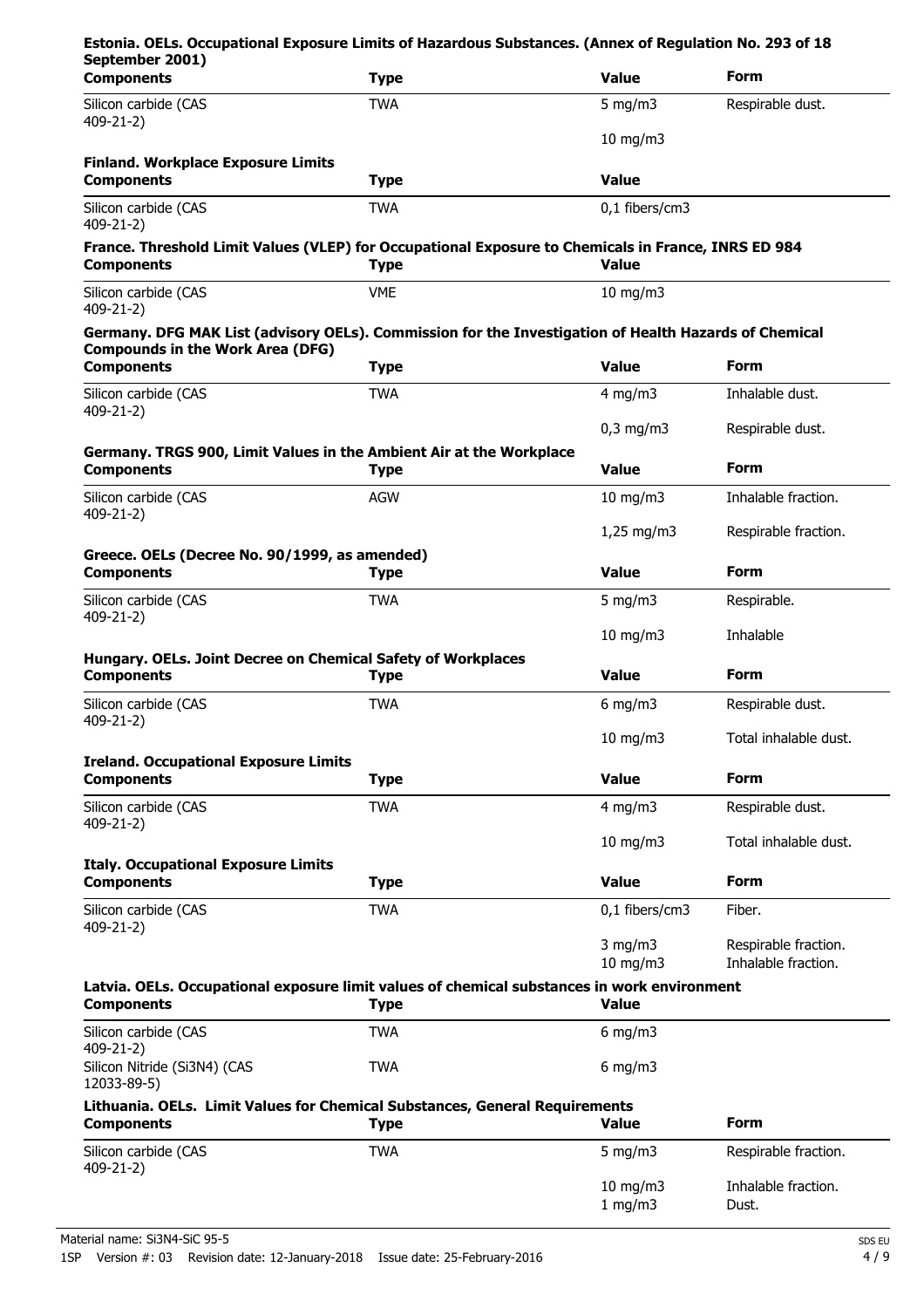| <b>Components</b>                                               | <b>Type</b>                                                                                                         | <b>Value</b>       | <b>Form</b>          |
|-----------------------------------------------------------------|---------------------------------------------------------------------------------------------------------------------|--------------------|----------------------|
| Silicon Nitride (Si3N4) (CAS<br>12033-89-5)                     | <b>TWA</b>                                                                                                          | $6$ mg/m $3$       |                      |
| <b>Components</b>                                               | Norway. Administrative Norms for Contaminants in the Workplace<br><b>Type</b>                                       | <b>Value</b>       | Form                 |
| Silicon carbide (CAS<br>409-21-2)                               | <b>TLV</b>                                                                                                          | 0,1 fibers/cm3     | Fiber.               |
|                                                                 |                                                                                                                     | $0.5$ mg/m3        | Respirable dust.     |
|                                                                 | Poland. MACs. Regulation regarding maximum permissible concentrations and intensities of harmful factors in the     |                    |                      |
| work environment, Annex 1<br><b>Components</b>                  | <b>Type</b>                                                                                                         | <b>Value</b>       | <b>Form</b>          |
| Silicon carbide (CAS                                            | <b>TWA</b>                                                                                                          | $10 \text{ mg/m}$  | Inhalable fraction.  |
| $409 - 21 - 2$                                                  |                                                                                                                     |                    |                      |
| <b>Components</b>                                               | Portugal. VLEs. Norm on occupational exposure to chemical agents (NP 1796)<br><b>Type</b>                           | <b>Value</b>       | <b>Form</b>          |
| Silicon carbide (CAS                                            | <b>TWA</b>                                                                                                          | 0,1 fibers/cm3     | Fiber.               |
| 409-21-2)                                                       |                                                                                                                     | $3$ mg/m $3$       | Respirable fraction. |
|                                                                 |                                                                                                                     | $10 \text{ mg/m}$  | Inhalable fraction.  |
|                                                                 | Romania. OELs. Protection of workers from exposure to chemical agents at the workplace                              | <b>Value</b>       | <b>Form</b>          |
| <b>Components</b>                                               | <b>Type</b>                                                                                                         |                    |                      |
| Silicon carbide (CAS<br>$409 - 21 - 2$                          | <b>TWA</b>                                                                                                          | $10$ mg/m $3$      | Inhalable fraction.  |
| <b>Components</b>                                               | Slovakia. OELs. Regulation No. 300/2007 concerning protection of health in work with chemical agents<br><b>Type</b> | <b>Value</b>       | <b>Form</b>          |
| Silicon carbide (CAS                                            | <b>TWA</b>                                                                                                          | 4 mg/m $3$         | Inhalable fraction.  |
| $409 - 21 - 2$                                                  |                                                                                                                     |                    |                      |
|                                                                 |                                                                                                                     | $1,5 \text{ mg/m}$ | Respirable fraction. |
| <b>Spain. Occupational Exposure Limits</b><br><b>Components</b> | <b>Type</b>                                                                                                         | <b>Value</b>       | <b>Form</b>          |
| Silicon carbide (CAS<br>409-21-2)                               | <b>TWA</b>                                                                                                          | $3$ mg/m $3$       | Respirable fraction. |
|                                                                 |                                                                                                                     | 10 mg/m3           | Inhalable fraction.  |
| <b>Components</b>                                               | Sweden. OELs. Work Environment Authority (AV), Occupational Exposure Limit Values (AFS 2015:7)<br><b>Type</b>       | <b>Value</b>       |                      |
| Silicon carbide (CAS<br>$409 - 21 - 2$                          | <b>TWA</b>                                                                                                          | 0,2 fibers/mL      |                      |
| Switzerland. SUVA Grenzwerte am Arbeitsplatz                    |                                                                                                                     |                    |                      |
| <b>Components</b>                                               | <b>Type</b>                                                                                                         | <b>Value</b>       | <b>Form</b>          |
| Silicon carbide (CAS                                            | <b>TWA</b>                                                                                                          | $3$ mg/m $3$       | Respirable dust.     |
| $409 - 21 - 2$                                                  |                                                                                                                     | $10 \text{ mg/m}$  | Inhalable dust.      |
| UK. EH40 Workplace Exposure Limits (WELs)                       |                                                                                                                     |                    |                      |
| <b>Components</b>                                               | <b>Type</b>                                                                                                         | <b>Value</b>       | <b>Form</b>          |
| Silicon carbide (CAS<br>$409 - 21 - 2$                          | <b>TWA</b>                                                                                                          | 4 mg/m $3$         | Respirable.          |
|                                                                 |                                                                                                                     | $10$ mg/m $3$      | Inhalable            |
| <b>Biological limit values</b>                                  | No biological exposure limits noted for the ingredient(s).                                                          |                    |                      |
| <b>Recommended monitoring</b><br>procedures                     | Follow standard monitoring procedures.                                                                              |                    |                      |
| <b>Derived no effect levels</b><br>(DNELs)                      | Not available.                                                                                                      |                    |                      |
| <b>Predicted no effect</b><br>concentrations (PNECs)            | Not available.                                                                                                      |                    |                      |
| 8.2. Exposure controls                                          |                                                                                                                     |                    |                      |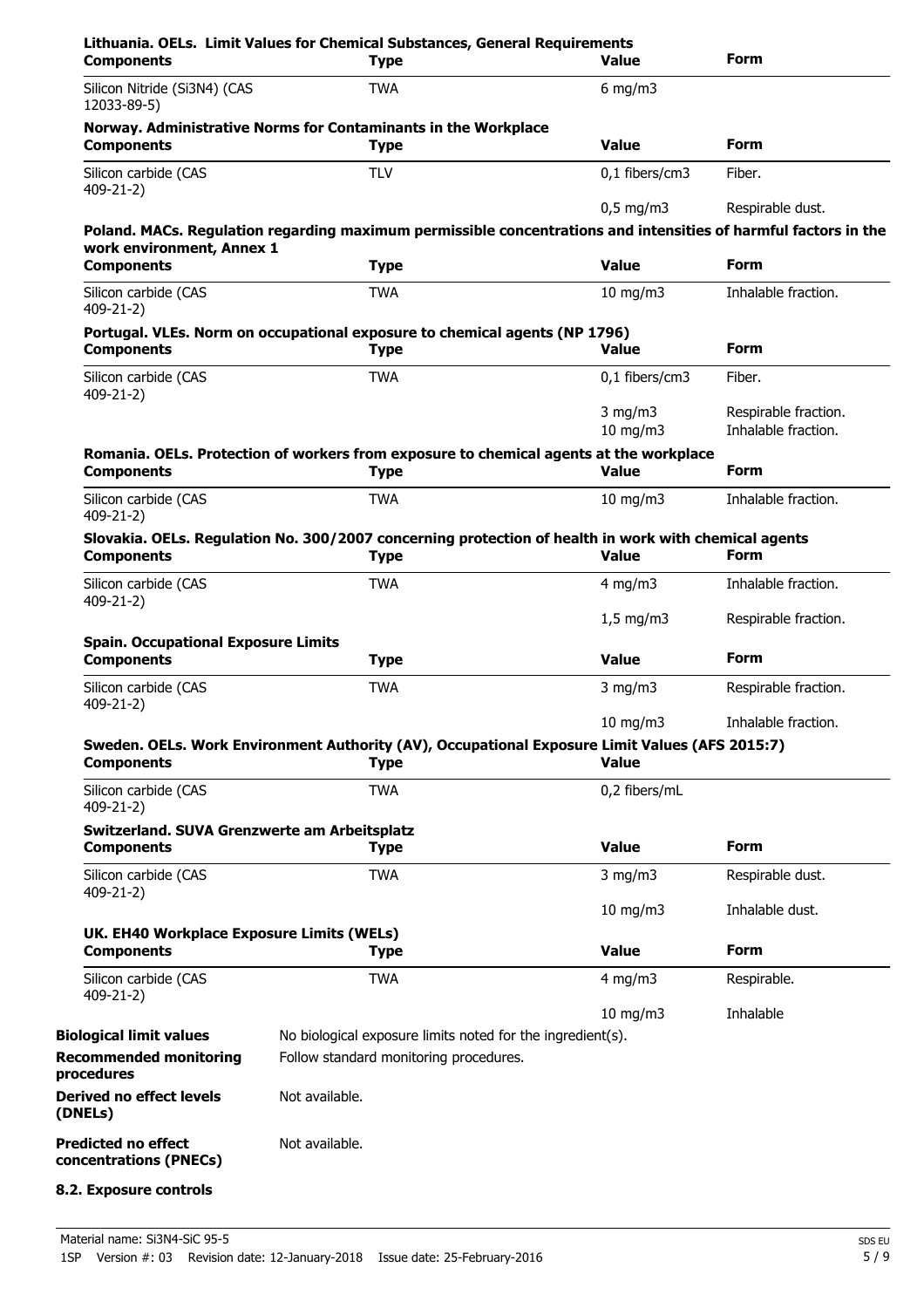| <b>Appropriate engineering</b><br>controls | Good general ventilation (typically 10 air changes per hour) should be used. Ventilation rates should<br>be matched to conditions. If applicable, use process enclosures, local exhaust ventilation, or other<br>engineering controls to maintain airborne levels below recommended exposure limits. If exposure<br>limits have not been established, maintain airborne levels to an acceptable level. |
|--------------------------------------------|--------------------------------------------------------------------------------------------------------------------------------------------------------------------------------------------------------------------------------------------------------------------------------------------------------------------------------------------------------------------------------------------------------|
|                                            | Individual protection measures, such as personal protective equipment                                                                                                                                                                                                                                                                                                                                  |
| <b>General information</b>                 | Personal protection equipment should be chosen according to the CEN standards and in discussion<br>with the supplier of the personal protective equipment.                                                                                                                                                                                                                                             |
| Eye/face protection                        | Wear safety glasses with side shields (or goggles).                                                                                                                                                                                                                                                                                                                                                    |
| <b>Skin protection</b>                     |                                                                                                                                                                                                                                                                                                                                                                                                        |
| - Hand protection                          | Wear appropriate chemical resistant gloves. Suitable gloves can be recommended by the glove<br>supplier.                                                                                                                                                                                                                                                                                               |
| - Other                                    | Wear suitable protective clothing.                                                                                                                                                                                                                                                                                                                                                                     |
| <b>Respiratory protection</b>              | In case of insufficient ventilation, wear suitable respiratory equipment.                                                                                                                                                                                                                                                                                                                              |
| <b>Thermal hazards</b>                     | Wear appropriate thermal protective clothing, when necessary.                                                                                                                                                                                                                                                                                                                                          |
| <b>Hygiene measures</b>                    | Always observe good personal hygiene measures, such as washing after handling the material and<br>before eating, drinking, and/or smoking. Routinely wash work clothing and protective equipment to<br>remove contaminants.                                                                                                                                                                            |
| <b>Environmental exposure</b><br>controls  | Environmental manager must be informed of all major releases.                                                                                                                                                                                                                                                                                                                                          |
|                                            |                                                                                                                                                                                                                                                                                                                                                                                                        |

## **SECTION 9: Physical and chemical properties**

## **9.1. Information on basic physical and chemical properties**

| <b>Appearance</b>                                   |                             |
|-----------------------------------------------------|-----------------------------|
| <b>Physical state</b>                               | Solid.                      |
| Form                                                | Solid.                      |
| Colour                                              | Not available.              |
| Odour                                               | Not available.              |
| <b>Odour threshold</b>                              | Not available.              |
| рH                                                  | Not available.              |
| <b>Melting point/freezing point</b>                 | 2600 °C (4712 °F) estimated |
| Initial boiling point and<br>boiling range          | Not available.              |
| <b>Flash point</b>                                  | Not available.              |
| <b>Evaporation rate</b>                             | Not available.              |
| <b>Flammability (solid, gas)</b>                    | Not available.              |
| <b>Upper/lower flammability or explosive limits</b> |                             |
| <b>Flammability limit - lower</b><br>(%)            | Not available.              |
| <b>Flammability limit -</b><br>upper $(% )$         | Not available.              |
| <b>Vapour pressure</b>                              | 13238,9 hPa estimated       |
| <b>Vapour density</b>                               | Not available.              |
| <b>Relative density</b>                             | Not available.              |
| Solubility(ies)                                     |                             |
| <b>Solubility (water)</b>                           | Not available.              |
| <b>Partition coefficient</b><br>(n-octanol/water)   | Not available.              |
| <b>Auto-ignition temperature</b>                    | Not available.              |
| <b>Decomposition temperature</b>                    | Not available.              |
| <b>Viscosity</b>                                    | Not available.              |
| <b>Explosive properties</b>                         | Not explosive.              |
| <b>Oxidising properties</b>                         | Not oxidising.              |
| 9.2. Other information                              |                             |
| <b>Density</b>                                      | 3,23 g/cm3 estimated        |
| <b>Specific gravity</b>                             | 3,23 estimated              |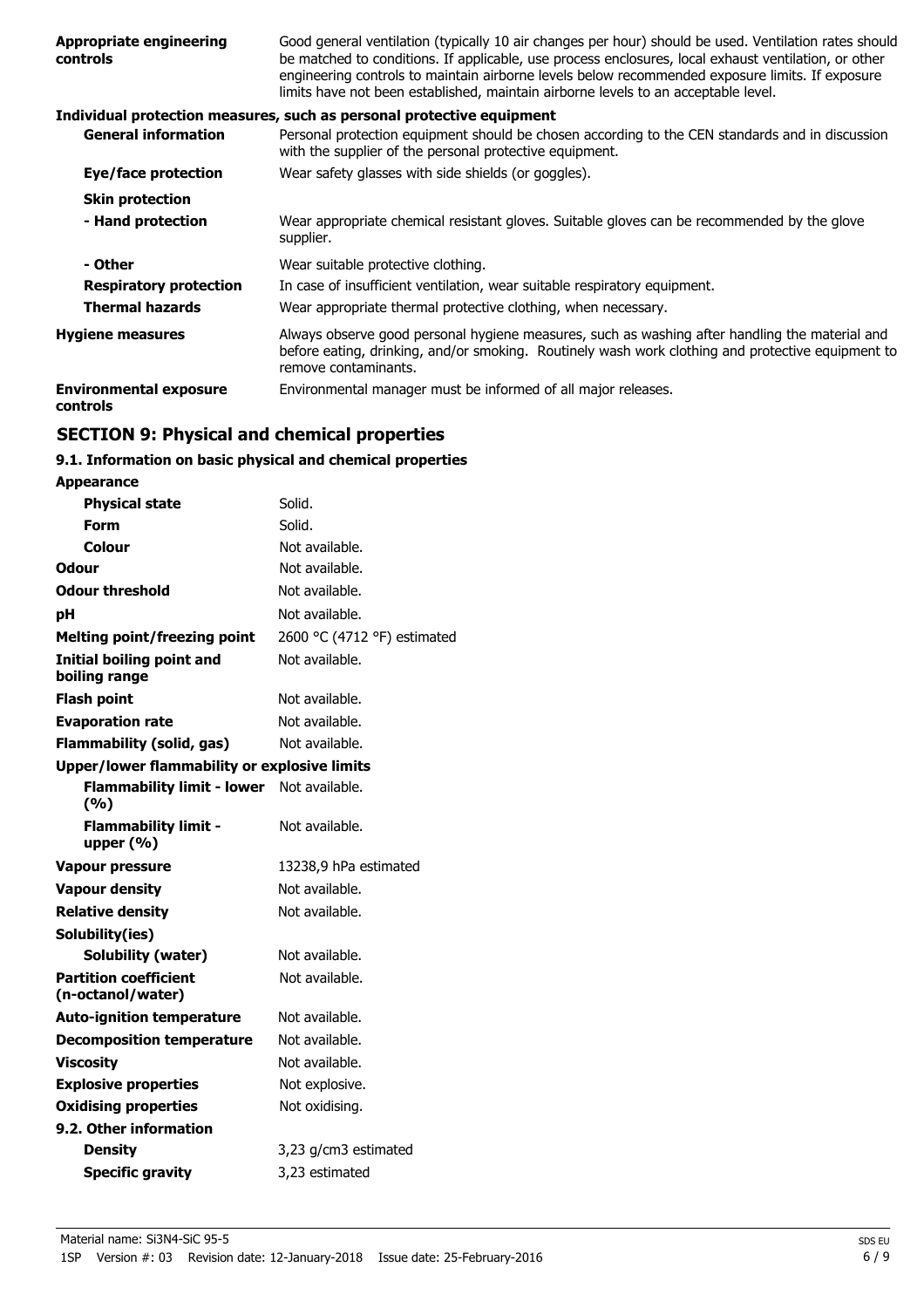## **SECTION 10: Stability and reactivity**

| 10.1. Reactivity<br>10.2. Chemical stability<br>10.3. Possibility of hazardous<br>reactions | The product is stable and non-reactive under normal conditions of use, storage and transport.<br>Material is stable under normal conditions.<br>No dangerous reaction known under conditions of normal use. |
|---------------------------------------------------------------------------------------------|-------------------------------------------------------------------------------------------------------------------------------------------------------------------------------------------------------------|
| 10.4. Conditions to avoid                                                                   | Contact with incompatible materials.                                                                                                                                                                        |
| 10.5. Incompatible materials                                                                | Strong oxidising agents.                                                                                                                                                                                    |
| 10.6. Hazardous<br>decomposition products                                                   | No hazardous decomposition products are known.                                                                                                                                                              |

## **SECTION 11: Toxicological information**

| <b>General information</b>                                     | Occupational exposure to the substance or mixture may cause adverse effects.                                                                                                                          |
|----------------------------------------------------------------|-------------------------------------------------------------------------------------------------------------------------------------------------------------------------------------------------------|
| <b>Information on likely routes of exposure</b>                |                                                                                                                                                                                                       |
| <b>Inhalation</b>                                              | Prolonged inhalation may be harmful.                                                                                                                                                                  |
| <b>Skin contact</b>                                            | No adverse effects due to skin contact are expected.                                                                                                                                                  |
| Eye contact                                                    | Direct contact with eyes may cause temporary irritation.                                                                                                                                              |
| <b>Ingestion</b>                                               | May cause discomfort if swallowed. However, ingestion is not likely to be a primary route of<br>occupational exposure.                                                                                |
| <b>Symptoms</b>                                                | Exposure may cause temporary irritation, redness, or discomfort.                                                                                                                                      |
| 11.1. Information on toxicological effects                     |                                                                                                                                                                                                       |
| <b>Acute toxicity</b>                                          | No data available.                                                                                                                                                                                    |
| <b>Skin corrosion/irritation</b>                               | Due to partial or complete lack of data the classification is not possible.                                                                                                                           |
| Serious eye damage/eye<br><b>irritation</b>                    | Due to partial or complete lack of data the classification is not possible.                                                                                                                           |
| <b>Respiratory sensitisation</b>                               | Due to partial or complete lack of data the classification is not possible.                                                                                                                           |
| <b>Skin sensitisation</b>                                      | Due to partial or complete lack of data the classification is not possible.                                                                                                                           |
| <b>Germ cell mutagenicity</b>                                  | Due to partial or complete lack of data the classification is not possible.                                                                                                                           |
| Carcinogenicity                                                | Due to partial or complete lack of data the classification is not possible.                                                                                                                           |
| at work (as amended)                                           | Hungary. 26/2000 EüM Ordinance on protection against and preventing risk relating to exposure to carcinogens                                                                                          |
| Not listed.                                                    |                                                                                                                                                                                                       |
|                                                                | <b>IARC Monographs. Overall Evaluation of Carcinogenicity</b>                                                                                                                                         |
| Silicon carbide (CAS 409-21-2)<br><b>Reproductive toxicity</b> | 2A Probably carcinogenic to humans.<br>Due to partial or complete lack of data the classification is not possible.                                                                                    |
| <b>Specific target organ toxicity</b>                          | Due to partial or complete lack of data the classification is not possible.                                                                                                                           |
| - single exposure                                              |                                                                                                                                                                                                       |
| <b>Specific target organ toxicity</b><br>- repeated exposure   | Due to partial or complete lack of data the classification is not possible.                                                                                                                           |
| <b>Aspiration hazard</b>                                       | Due to partial or complete lack of data the classification is not possible.                                                                                                                           |
| Mixture versus substance<br>information                        | No information available.                                                                                                                                                                             |
| <b>Other information</b>                                       | This product has no known adverse effect on human health.                                                                                                                                             |
| <b>SECTION 12: Ecological information</b>                      |                                                                                                                                                                                                       |
| 12.1. Toxicity                                                 | The product is not classified as environmentally hazardous. However, this does not exclude the<br>possibility that large or frequent spills can have a harmful or damaging effect on the environment. |
| 12.2. Persistence and<br>degradability                         | No data is available on the degradability of this product.                                                                                                                                            |
| 12.3. Bioaccumulative<br>potential                             | No data available.                                                                                                                                                                                    |
| <b>Partition coefficient</b><br>n-octanol/water (log Kow)      | Not available.                                                                                                                                                                                        |
| <b>Bioconcentration factor (BCF)</b>                           | Not available.                                                                                                                                                                                        |
| 12.4. Mobility in soil                                         | No data available.                                                                                                                                                                                    |
| 12.5. Results of PBT<br>and vPvB<br>assessment                 | Not available.                                                                                                                                                                                        |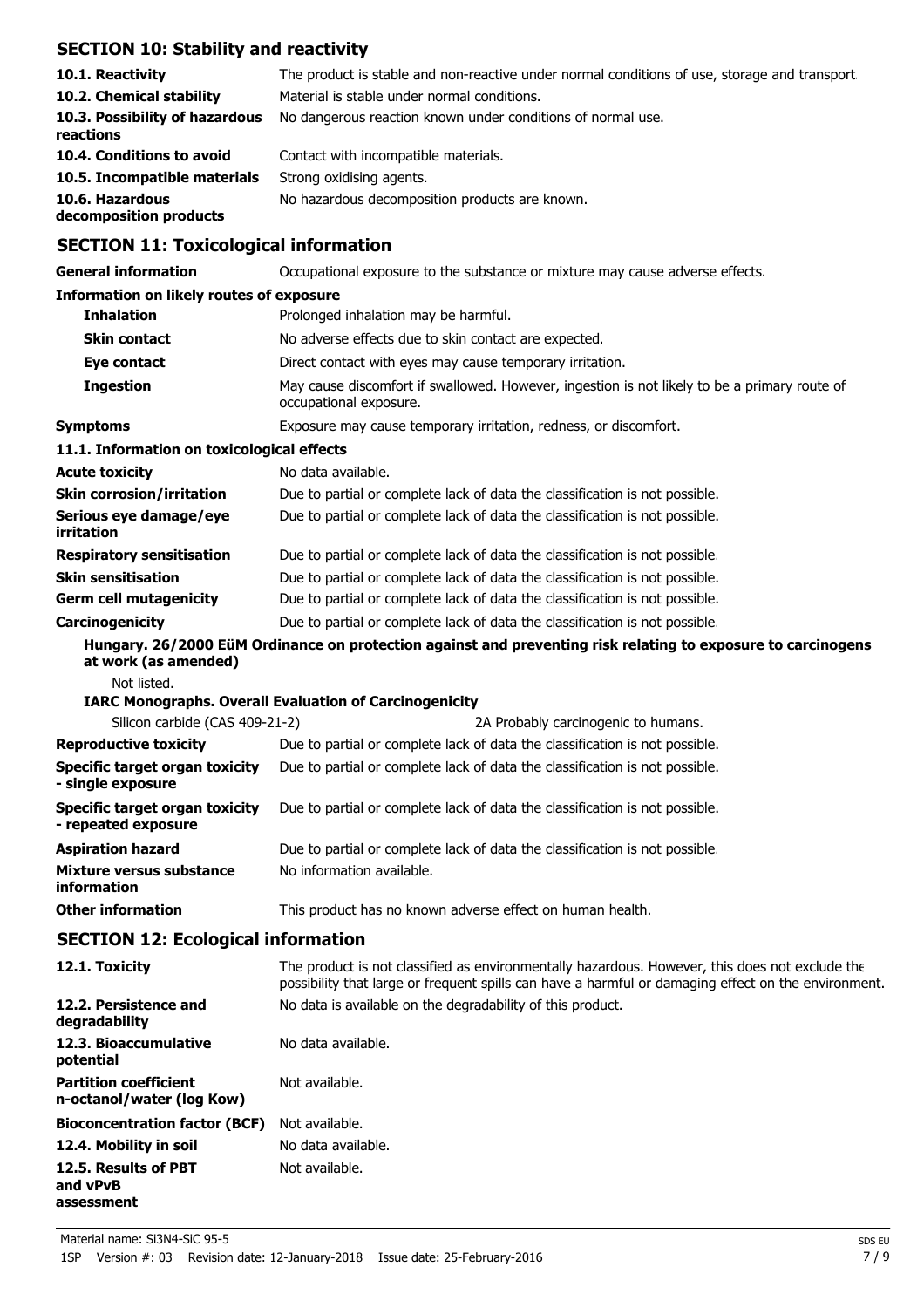## **SECTION 13: Disposal considerations**

#### **13.1. Waste treatment methods**

| <b>Residual waste</b>                  | Dispose of in accordance with local regulations. Empty containers or liners may retain some product<br>residues. This material and its container must be disposed of in a safe manner (see: Disposal<br>instructions). |
|----------------------------------------|------------------------------------------------------------------------------------------------------------------------------------------------------------------------------------------------------------------------|
| <b>Contaminated packaging</b>          | Since emptied containers may retain product residue, follow label warnings even after container is<br>emptied. Empty containers should be taken to an approved waste handling site for recycling or<br>disposal.       |
| EU waste code                          | The Waste code should be assigned in discussion between the user, the producer and the waste<br>disposal company.                                                                                                      |
| <b>Disposal</b><br>methods/information | Collect and reclaim or dispose in sealed containers at licensed waste disposal site.                                                                                                                                   |
| <b>Special precautions</b>             | Dispose in accordance with all applicable regulations.                                                                                                                                                                 |

## **SECTION 14: Transport information**

## **ADR**

14.1. - 14.6.: Not regulated as dangerous goods.

**RID**

14.1. - 14.6.: Not regulated as dangerous goods.

#### **ADN**

14.1. - 14.6.: Not regulated as dangerous goods.

#### **IATA**

14.1. - 14.6.: Not regulated as dangerous goods.

#### **IMDG**

14.1. - 14.6.: Not regulated as dangerous goods.

## **SECTION 15: Regulatory information**

#### **15.1. Safety, health and environmental regulations/legislation specific for the substance or mixture**

### **EU regulations**

**Regulation (EC) No. 1005/2009 on substances that deplete the ozone layer, Annex I and II, as amended** Not listed.

**Regulation (EC) No. 850/2004 On persistent organic pollutants, Annex I as amended** Not listed.

**Regulation (EU) No. 649/2012 concerning the export and import of dangerous chemicals, Annex I, Part 1 as**

**amended** Not listed.

**Regulation (EU) No. 649/2012 concerning the export and import of dangerous chemicals, Annex I, Part 2 as amended**

Not listed.

**Regulation (EU) No. 649/2012 concerning the export and import of dangerous chemicals, Annex I, Part 3 as amended**

Not listed.

**Regulation (EU) No. 649/2012 concerning the export and import of dangerous chemicals, Annex V as amended** Not listed.

**Regulation (EC) No. 166/2006 Annex II Pollutant Release and Transfer Registry, as amended** Not listed.

## **Regulation (EC) No. 1907/2006, REACH Article 59(10) Candidate List as currently published by ECHA** Not listed.

#### **Authorisations**

**Regulation (EC) No. 1907/2006, REACH Annex XIV Substances subject to authorization, as amended** Not listed.

## **Restrictions on use**

**Regulation (EC) No. 1907/2006, REACH Annex XVII Substances subject to restriction on marketing and use as amended**

Not listed.